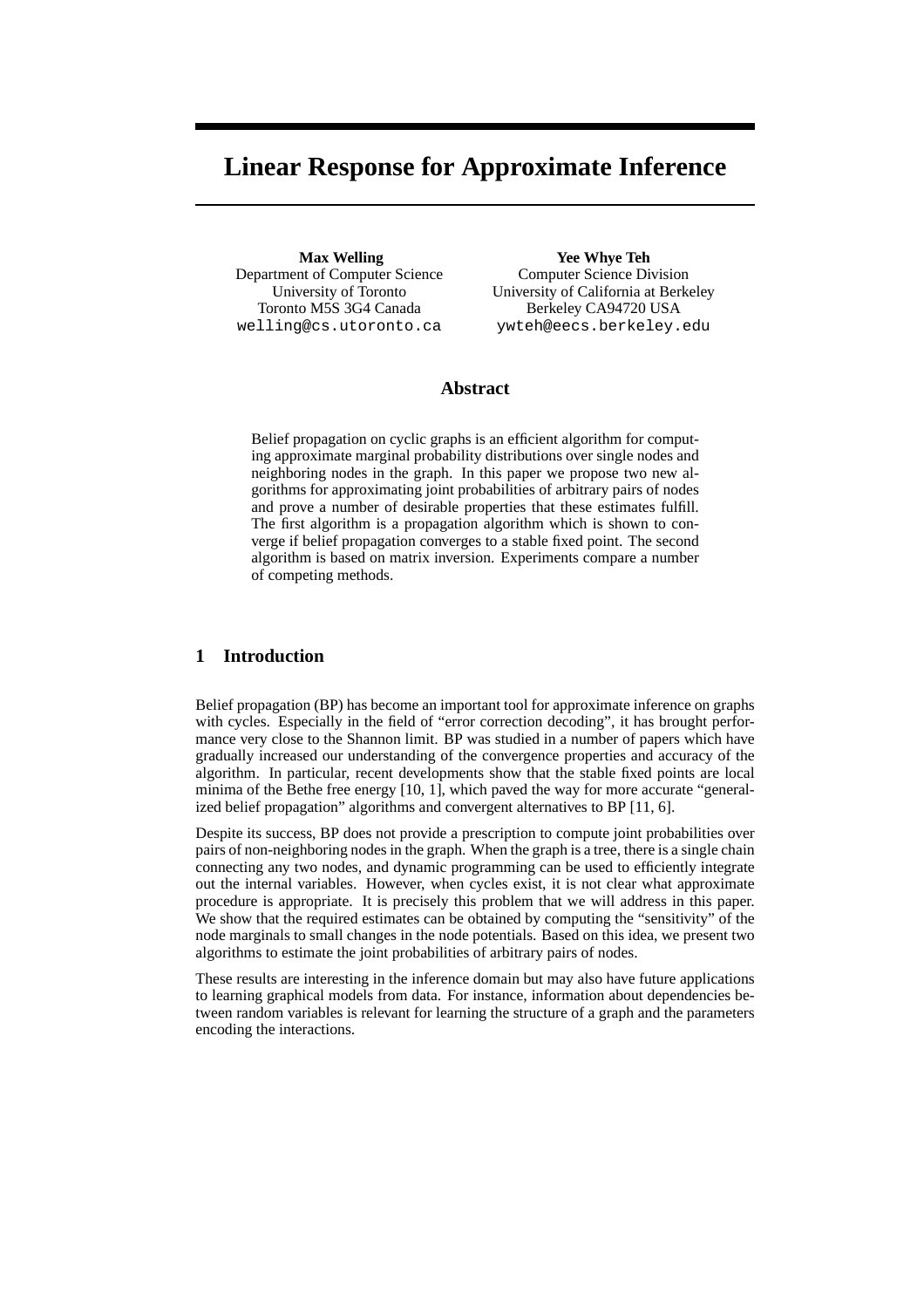#### **2 Belief Propagation on Factor Graphs**

Let V index a collection of random variables  $\{X_i\}_{i\in V}$  and let  $x_i$  denote values of  $X_i$ . For a subset of nodes  $\alpha \subset V$  let  $X_\alpha = \{X_i\}_{i \in \alpha}$  be the variable associated with that subset, and  $x_{\alpha}$  be values of  $X_{\alpha}$ . Let A be a family of such subsets of V. The probability distribution  $x_{\alpha}$  be values of  $X_{\alpha}$ . Let A be a failing of such subsequent  $X = X_V$  is assumed to have the following form,

$$
P_X(X = x) = \frac{1}{Z} \prod_{\alpha \in A} \psi_\alpha(x_\alpha) \prod_{i \in V} \psi_i(x_i)
$$
 (1)

where Z is the normalization constant (the partition function) and  $\psi_{\alpha}$ ,  $\psi_i$  are positive potential functions defined on subsets and single nodes respectively. In the following we will write  $P(x) \doteq P_X(X = x)$  for notational simplicity. The decomposition of (1) is consistent with a factor graph with function nodes over  $X_{\alpha}$  and variables nodes  $X_i$ . For each  $i \in V$ denote its neighbors by  $\mathcal{N}_i = \{ \alpha \in A : \alpha \ni i \}$  and for each subset  $\alpha$  its neighbors are simply  $\mathcal{N}_{\alpha} = \{i \in \alpha\}.$ 

Factor graphs are a convenient representation for structured probabilistic models and subsume undirected graphical models and acyclic directed graphical models [3]. Further, there is a simple message passing algorithm for approximate inference that generalizes the belief propagation algorithms on both undirected and acyclic directed graphical models,

$$
n_{i\alpha}(x_i) \leftarrow \psi_i(x_i) \prod_{\beta \in \mathcal{N}_i \setminus \alpha} m_{\beta i}(x_i) \qquad m_{\alpha i}(x_i) \leftarrow \sum_{x_{\alpha \setminus i}} \psi_{\alpha}(x_{\alpha}) \prod_{j \in \mathcal{N}_{\alpha} \setminus i} n_{j\alpha}(x_j) \quad (2)
$$

where  $n_{i\alpha}(x_i)$  represents a message from variable node i to factor node  $\alpha$  and vice versa for message  $m_{\alpha i}(x_i)$ . Marginal distributions over factor nodes and variable nodes are expressed in terms of these messages as follows,

$$
b_{\alpha}(x_{\alpha}) = \frac{1}{\gamma_{\alpha}} \psi_{\alpha}(x_{\alpha}) \prod_{i \in \mathcal{N}_{\alpha}} n_{i\alpha}(x_i) \qquad b_i(x_i) = \frac{1}{\gamma_i} \psi_i(x_i) \prod_{\alpha \in \mathcal{N}_i} m_{\alpha i}(x_i) \qquad (3)
$$

where  $\gamma_i, \gamma_\alpha$  are normalization constants. It was recently established in [10, 1] that stable fixed points of these update equations correspond to local minima of the Bethe-Gibbs free energy given by,

$$
G^{\text{BP}}(\{b_i^{\text{BP}}, b_\alpha^{\text{BP}}\}) = \sum_{\alpha} \sum_{x_\alpha} b_\alpha^{\text{BP}}(x_\alpha) \log \frac{b_\alpha^{\text{BP}}(x_\alpha)}{\psi_\alpha(x_\alpha)} + \sum_i \sum_{x_i} b_i^{\text{BP}}(x_i) \log \frac{b_i^{\text{BP}}(x_i)^{c_i}}{\psi_i(x_i)}
$$
(4)

with  $c_i = 1 - |\mathcal{N}_i|$  and the marginals are subject to the following *local* constraints:

$$
\sum_{x_{\alpha\backslash i}} b^{\text{BP}}_{\alpha}(x_{\alpha}) = b^{\text{BP}}_{i}(x_{i}), \qquad \sum_{x_{\alpha}} b_{\alpha}(x_{\alpha}) = 1, \qquad \forall \alpha \in A, \ i \in \alpha \tag{5}
$$

Since only local constraints are enforced it is no longer guaranteed that the set of marginals  $\{b_i^{\text{BP}}, b_{\alpha}^{\text{BP}}\}$  are consistent with a single joint distribution  $B(x)$ .

## **3 Linear Response**

In the following we will be interested in computing estimates of joint probability distributions for arbitrary pairs of nodes. We propose a method based on the linear response theorem. The idea is to study changes in the system when we perturb single node potentials,

$$
\log \psi_i(x_i) = \log \psi_i^0(x_i) + \theta_i(x_i)
$$
\n(6)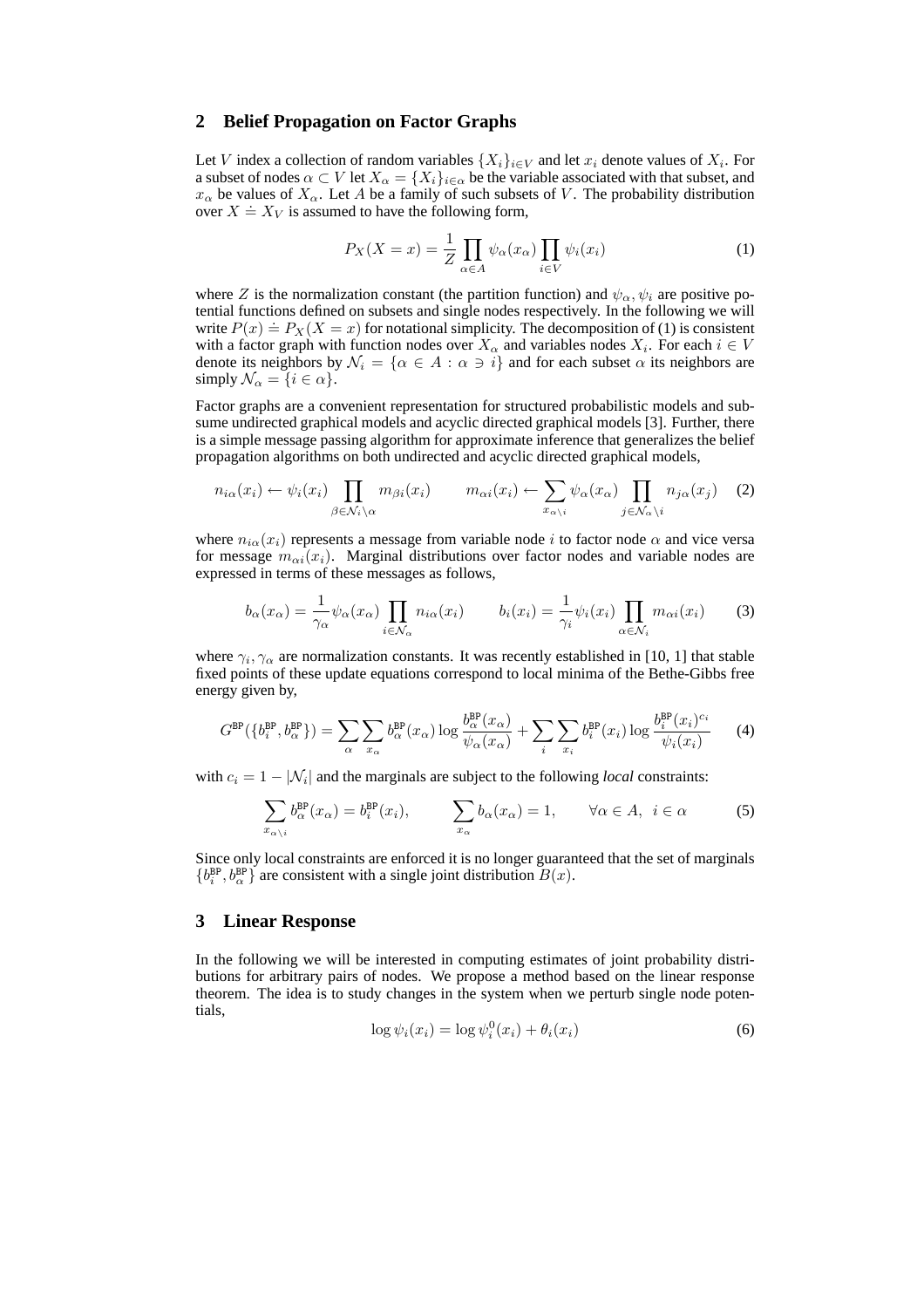The superscript <sup>0</sup> indicates unperturbed quantities in (6) and the following. Let  $\theta = \{\theta_i\}$ and define the cumulant generating function of  $P(X)$  (up to a constant) as,

$$
F(\theta) = -\log \sum_{x} \prod_{\alpha \in A} \psi_{\alpha}(x_{\alpha}) \prod_{i \in V} \psi_{i}^{0}(x_{i}) e^{\theta_{i}(x_{i})}
$$
(7)

Differentiating  $F(\theta)$  with respect to  $\theta$  gives the cumulants of  $P(x)$ , ้

$$
-\left.\frac{\partial F(\theta)}{\partial \theta_j(x_j)}\right|_{\theta=0} = p_j(x_j)
$$
\n(8)

$$
- \left. \frac{\partial^2 F(\theta)}{\partial \theta_i(x_i)\partial \theta_j(x_j)} \right|_{\theta=0} = \left. \frac{\partial p_j(x_j)}{\partial \theta_i(x_i)} \right|_{\theta=0} = \begin{cases} p_{ij}(x_i, x_j) - p_i(x_i)p_j(x_j) & \text{if } i \neq j \\ p_i(x_i)\delta_{x_i, x_j} - p_i(x_i)p_j(x_j) & \text{if } i = j \end{cases} \tag{9}
$$

where  $p_i, p_{ij}$  are single and pairwise marginals of  $P(x)$ . Expressions for higher order cumulants can be derived by taking further derivatives of  $-F(\theta)$ .

Notice from (9) that the covariance estimates are obtained by studying the perturbations in  $p_j(x_j)$  as we vary  $\theta_i(x_i)$ . This is not practical in general since calculating  $p_j(x_j)$  itself is intractable. Instead, we consider perturbations of approximate marginal distributions  $\{b_j\}$ . In the following we will assume that  $b_i(x_i; \theta)$  (with the dependence on  $\theta$  made explicit) are the beliefs at a local minimum of the BP-Gibbs free energy (subject to constraints).

In analogy to (9), let  $C_{ij}(x_i, x_j) = \frac{\partial b_j(x_j; \theta)}{\partial \theta_i(x_i)}$  $\big|_{\theta=0}$  be the linear response estimated covariance, and define the linear response estimated joint pairwise marginal as

$$
b_{ij}^{\text{LR}}(x_i, x_j) = b_i^0(x_i)b_j^0(x_j) + C_{ij}(x_i, x_j)
$$
\n(10)

where  $b_i^0(x_i) \doteq b_i(x_i; \theta = 0)$ . We will show that  $b_{ij}^{\text{LR}}$  and  $C_{ij}$  satisfy a number of important properties which make them suitable as approximations of joint marginals and covariances.

First we show that  $C_{ij}(x_i, x_j)$  can be interpreted as the Hessian of a well-behaved convex function. Let  $C$  be the set of beliefs that satisfy the constraints (5). The approximate marginals  $\{b_i^0\}$  along with the joint marginals  $\{b_\alpha^0\}$  form a local minimum of the Bethemarginals  $\{v_i\}$  along with the joint marginals  $\{o_\alpha\}$  from a local minimum of the Bethe-<br>Gibbs free energy (subject to  $b^0 \doteq \{b_i^0, b_\alpha^0\} \in C$ ). Assume that  $b^0$  is a *strict* local minimum of  $G^{\text{BP}}$  (the strict local minimality is in fact attained if we use loopy belief propagation [1]). That is, there is an open domain D containing  $b^0$  such that  $G^{\dot{\text{BP}}}(b^0) < G^{\dot{\text{BP}}}(b)$  for each  $b \in \mathcal{D} \cap \mathcal{C} \backslash b^0$ . Now we can define

$$
G^*(\theta) = \inf_{b \in \mathcal{D} \cap \mathcal{C}} G^{\text{BP}}(b) - \sum_{i, x_i} b_i(x_i) \theta_i(x_i)
$$
(11)

 $G^*(\theta)$  is a concave function since it is the infimum of a set of linear functions in  $\theta$ . Further  $G^*(0) = G^{\text{BP}}(b^0)$ . Since  $b^0$  is a strict local minimum when  $\theta = 0$ , small perturbations in  $\theta$ will result in small perturbations in  $b^0$ , so that  $G^*$  is well-behaved on an open neighborhood around  $\theta = 0$ . Differentiating  $G^*(\theta)$ , we get  $\frac{\partial G^*(\theta)}{\partial \theta_j(x_j)} = -b_j(x_j; \theta)$  so we now have

$$
C_{ij}(x_i, x_j) = \left. \frac{\partial b_j(x_j; \theta)}{\partial \theta_i(x_i)} \right|_{\theta=0} = -\left. \frac{\partial^2 G^*(\theta)}{\partial \theta_i(x_i) \partial \theta_j(x_j)} \right|_{\theta=0}
$$
(12)

In essence, we can interpret  $G^*(\theta)$  as a *local* convex dual of  $G^{\text{BP}}(b)$  (by restricting attention to D). Since  $G^{\text{BP}}$  is an approximation to the exact Gibbs free energy [8], which is in turn dual to  $F(\theta)$  [4],  $G^*(\theta)$  can be seen as an approximation to  $F(\theta)$  for small values of  $\theta$ . For that reason we can take its second derivatives  $C_{ij}(x_i, x_j)$  as approximations to the exact covariances (which are second derivatives of  $-F(\theta)$ ).

**Theorem 1** *The approximate covariance satisfies the following symmetry:*

$$
C_{ij}(x_i, x_j) = C_{ji}(x_j, x_i)
$$
\n
$$
(13)
$$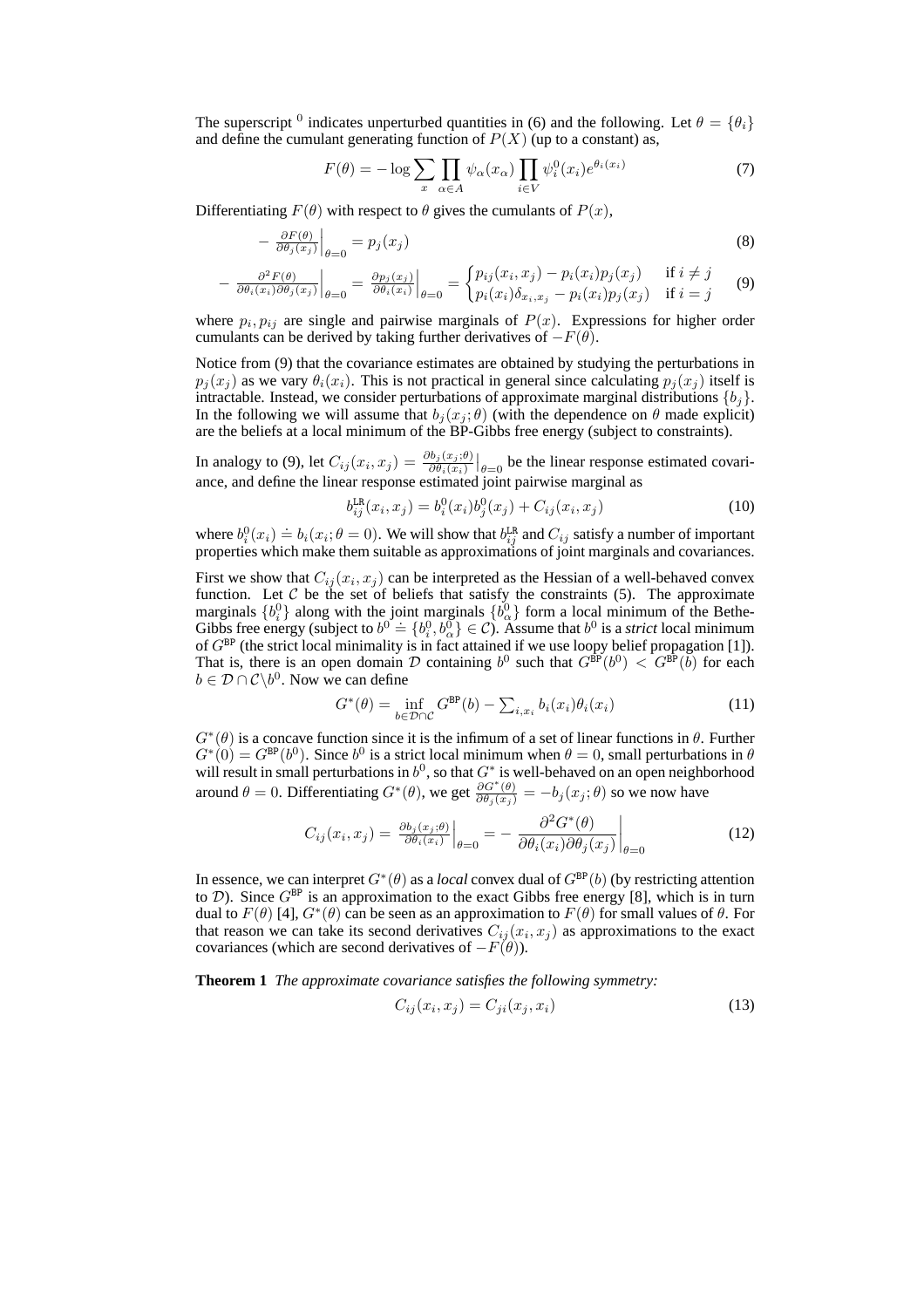**Proof:** The covariances are second derivatives of  $-G^*(\theta)$  at  $\theta = 0$  so we can interchange the order of the derivatives since  $G^*(\theta)$  is well-behaved on a neighborhood around  $\theta =$  $0. \Box$ 

**Theorem 2** *The approximate covariance satisfies the following "marginalization" conditions for each*  $x_i, x_j$ :

$$
\sum_{x'_i} C_{ij}(x'_i, x_j) = \sum_{x'_j} C_{ij}(x_i, x'_j) = 0
$$
\n(14)

As a result the approximate joint marginals satisfy local marginalization constraints:<br>  $\Box$ 

$$
\sum_{x'_i} b_{ij}^{\text{LR}}(x'_i, x_j) = b_j^0(x_j) \qquad \qquad \sum_{x'_j} b_{ij}^{\text{LR}}(x_i, x'_j) = b_i^0(x_i) \qquad (15)
$$

**Proof:** Using the definition of  $C_{ij}(x_i, x_j)$  and marginalization constraints for  $b_j^0$ ,

$$
\sum_{x'_j} C_{ij}(x_i, x'_j) = \sum_{x'_j} \left. \frac{\partial b_j(x'_j, \theta)}{\partial \theta_i(x_i)} \right|_{\theta=0} = \left. \frac{\partial \sum_{x'_j} b_j(x'_j, \theta)}{\partial \theta_i(x_i)} \right|_{\theta=0} = \left. \frac{\partial}{\partial \theta_i(x_i)} 1 \right|_{\theta=0} = 0 \quad (16)
$$

The constraint  $\sum_{x_i'} C_{ij}(x_i', x_j) = 0$  follows from the symmetry (13), while the corresponding marginalization (15) follows from (14) and the definition of  $b_{ij}^{\text{LR}}$ .  $\Box$ 

Since  $-F(\theta)$  is convex, its Hessian matrix with entries given in (9) is positive semi-definite. Similarly, since the approximate covariances  $C_{ij}(x_i, x_j)$  are second derivatives of a convex function  $-G^*(\theta)$ , we have:

**Theorem 3** *The matrix formed from the approximate covariances*  $C_{ij}(x_i, x_j)$  *by varying* i and  $x_i$  *over the rows and varying*  $j, x_j$  *over the columns is positive semi-definite.* 

Using the above results we can reinterpret the linear response correction as a "projection" of the (only locally consistent) beliefs  $\{b_i^0, b_\alpha^0\}$  onto a set of beliefs  $\{b_i^0, b_{ij}^{\text{LR}}\}$  that is both locally consistent (theorem 2) and satisfies the global constraint of being positive semidefinite (theorem  $3)^1$ .

### **4 Propagating Perturbations for Linear Response**

Recall from (10) that we need the first derivative of  $b_i(x_i; \theta)$  with respect to  $\theta_j(x_j)$  at  $\theta = 0$ . This does not automatically imply that we need an analytic expression for  $b_i(x_i;\theta)$  in terms of  $\theta$ . In this section we show how we may compute these first derivatives by expanding all quantities and equations *up to first order* in  $\theta$  and keeping track of first order dependencies.

First we assume that belief propagation has converged to a stable fixed point. We expand the beliefs and messages up to first order as<sup>2</sup>  $\mathbf{r}$ 

$$
b_i(x_i; \theta) = b_i^0(x_i) \left( 1 + \sum_{j, y_j} R_{ij}(x_i, y_j) \theta_j(y_j) \right)
$$
 (17)

$$
n_{i\alpha}(x_i) = n_{i\alpha}^0(x_i) \left( 1 + \sum_{k,y_k} N_{i\alpha,k}(x_i, y_k) \theta_k(y_k) \right)
$$
 (18)

$$
m_{\alpha i}(x_i) = m_{\alpha i}^0(x_i) \left( 1 + \sum_{k,y_k} M_{\alpha i,k}(x_i, y_k) \theta_k(y_k) \right)
$$
(19)

<sup>&</sup>lt;sup>1</sup>In extreme cases it is however possible that some entries of  $b_{ij}^{\text{LR}}$  become negative.

 $2$ The unconventional form of this expansion will make subsequent derivations more transparent.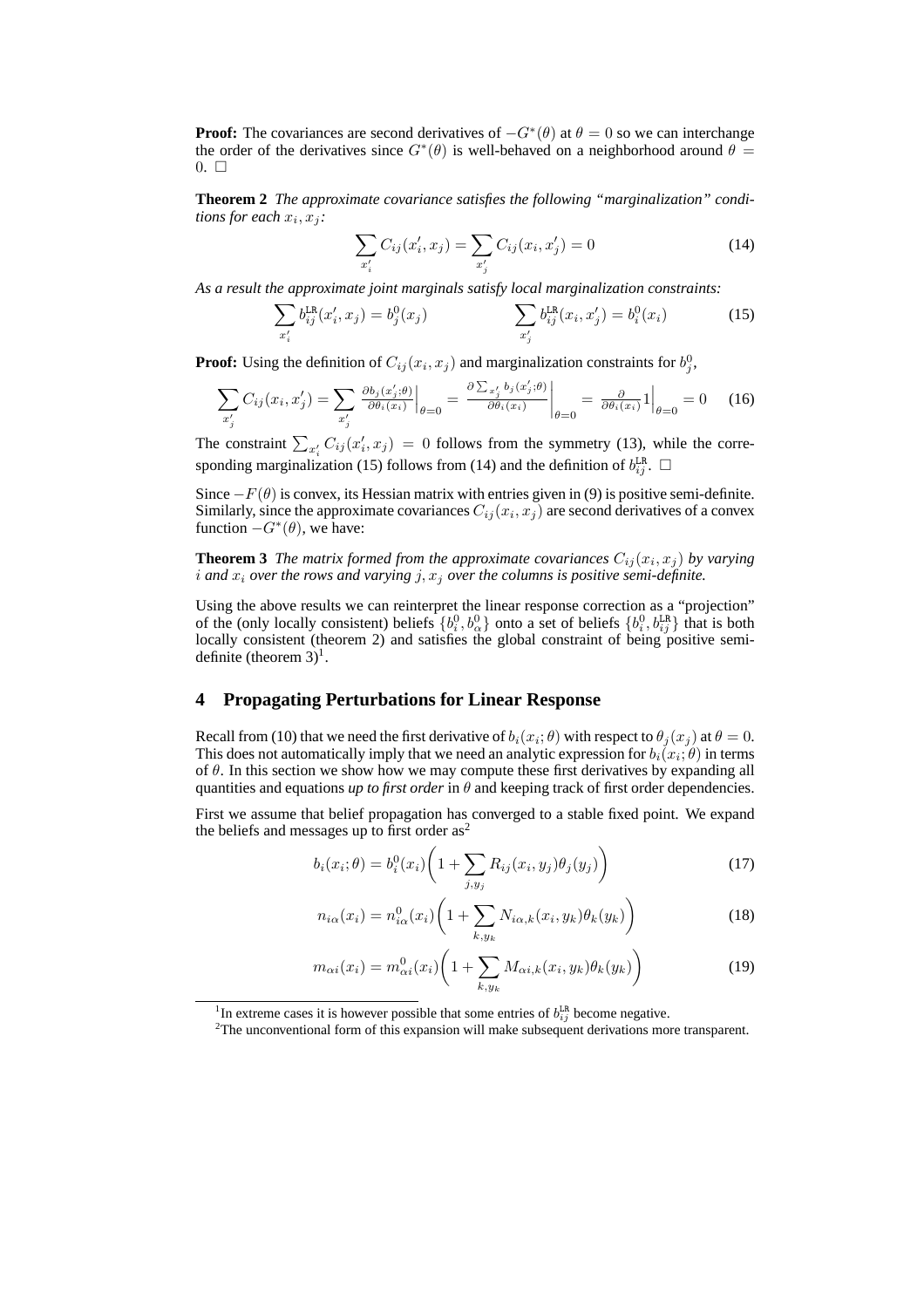The "response matrices"  $R_{ij}$ ,  $N_{i\alpha,j}$ ,  $M_{\alpha i,j}$  measure the sensitivities of the corresponding logarithms of beliefs and messages to changes in the log potentials  $\log \psi_i(y_i)$  at node j.

Next, inserting the expansions (6,18,19) into the belief propagation equations (2) and matching first order terms, we arrive at the following update equations for the "supermessages"  $M_{\alpha i,k}(x_i, y_k)$  and  $N_{i\alpha,k}(x_i, y_k)$ ,

$$
N_{i\alpha,k}(x_i, y_k) \leftarrow \delta_{ik}\delta_{x_iy_k} + \sum_{\beta \in \mathcal{N}_i \backslash \alpha} M_{\beta i,k}(x_i, y_k)
$$
\n(20)

$$
M_{\alpha i,k}(x_i, y_k) \leftarrow \sum_{x_{\alpha\backslash i}} \frac{\psi_{\alpha}(x_{\alpha})}{m_{\alpha i}^0(x_i)} \prod_{j \in \mathcal{N}_{\alpha} \backslash i} n_{j\alpha}^0(x_j) \sum_{j \in \mathcal{N}_{\alpha} \backslash i} N_{j\alpha,k}(x_j, y_k)
$$
(21)

The super-messages are initialized at  $M_{\alpha i,k} = N_{i\alpha,k} = 0$  and updated using (20,21) until convergence. Just as for belief propagation, where messages are normalized to avoid numerical over or under flow, after each update the super-messages are "normalized" as follows,  $\overline{\phantom{a}}$ 

$$
M_{\alpha i,k}(x_i, y_k) \leftarrow M_{\alpha i,k}(x_i, y_k) - \sum_{x_i} M_{\alpha i,k}(x_i, y_k)
$$
\n
$$
(22)
$$

and similarly for  $N_{i\alpha,k}$ . After the above fixed point equations have converged, we compute the response matrix  $R_{ij}(x_i, x_j)$  by again inserting the expansions (6,17,19) into (3) and matching first order terms,

$$
R_{ij}(x_i, x_j) = \delta_{ij}\delta_{x_ix_j} + \sum_{\alpha \in \mathcal{N}_i} M_{\alpha i,j}(x_i, x_j)
$$
 (23)

The constraints (14) (which follow from the normalization of  $b_i(x_i; \theta)$  and  $b_i^0(x_i)$ ) translate I he constraints (14) (which follow from the normalization of  $b_i(x_i; \theta)$  and  $b_i^x(x_i)$ ) translate into  $\sum_{x_i} b_i^0(x_i) R_{ij}(x_i, y_j) = 0$  and it is not hard to verify that the following shift can be applied to accomplish this,

$$
R_{ij}(x_i, y_j) \leftarrow R_{ij}(x_i, y_j) - \sum_{x_i} b_i^0(x_i) R_{ij}(x_i, y_j)
$$
 (24)

Finally, combining (17) with (12), we get

$$
C_{ij}(x_i, x_j) = b_i^0(x_i) R_{ij}(x_i, x_j)
$$
\n(25)

**Theorem 4** *If the factor graph has no loops then the linear response estimates defined in* (25) *are exact. Moreover, there exists a scheduling of the super-messages such that the algorithm converges after just one iteration (i.e. every message is updated just once).*

**Sketch of Proof:** Both results follow from the fact that belief propagation on tree structured factor graphs computes the exact single node marginals for arbitrary  $\theta$ . Since the supermessages are the first order terms of the BP updates with arbitrary  $\theta$ , we can invoke the exact linear response theorem given by (8) and (9) to claim that the algorithm converges to the exact joint pairwise marginal distributions.  $\Box$ 

For graphs with cycles, BP is not guaranteed to converge. We can however still prove the following strong result.

**Theorem 5** *If the messages*  $\{m_{\alpha i}^0(x_i), n_{i\alpha}^0(x_i)\}$  *have converged to a stable fixed point, then the update equations for the super-messages (20,21,22) will also converge to a unique stable fixed point, using any scheduling of the super-messages.*

**Sketch of Proof**<sup>3</sup>: We first note that the updates (20,21,22) form a linear system of equations which can only have one stable fixed point. The existence and stability of this fixed

 $3$ For a more detailed proof of the above two theorems we refer to [9].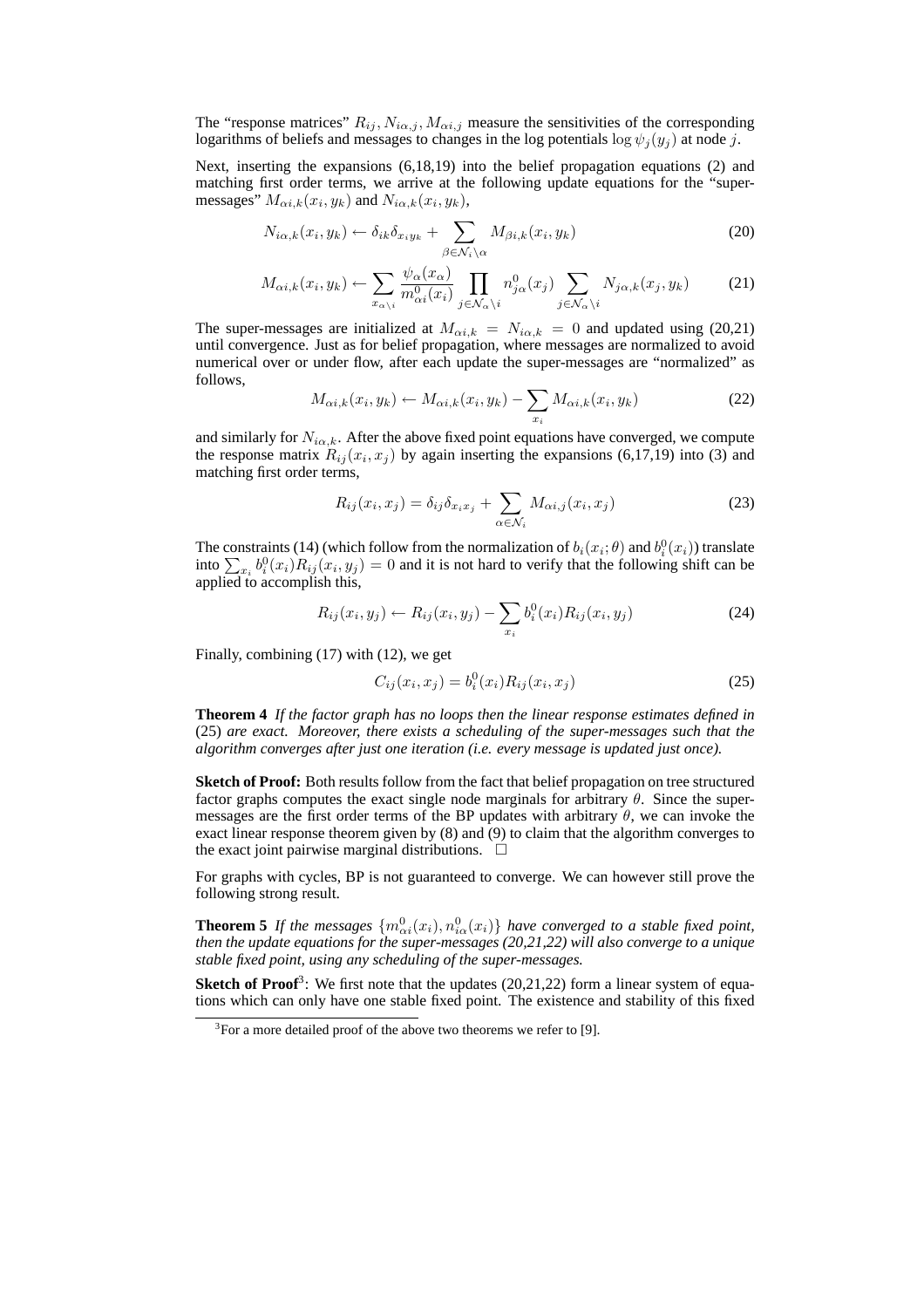point is proven by observing that the first order term is identical to the one obtained from a linear expansion of the BP equations (2) around its stable fixed point. Finally, the Stein-Rosenberg theorem guarantees that any scheduling will converge to the same fixed point.  $\Box$ 

# **5 Inverting Matrices for Linear Response**

In this section we describe an alternative method to compute  $\frac{\partial b_i(x_i)}{\partial \theta_k(x_k)}$  by first computing  $\partial \theta_i(x_i)$  $\frac{\partial \theta_i(x_i)}{\partial b_k(x_k)}$  and then inverting the matrix formed by flattened  $\{i, x_i\}$  into a row index and  ${k, x_k}$  into a column index. This method is a direct extension of [2]. The intuition is that while perturbations in a single  $\theta_i(x_i)$  affect the whole system, perturbations in a single  $b_i(x_i)$  (while keeping the others fixed) affect each subsystem  $\alpha \in A$  *independently* (see [8]). This makes it easier to compute  $\frac{\partial \theta_i(x_i)}{\partial b_k(x_k)}$  then to compute  $\frac{\partial b_i(x_i)}{\partial \theta_k(x_k)}$ .

First we propose minimal representations for  $b_i$ ,  $\theta_i$  and the messages. We assume that for each node *i* there is a distinguished value  $x_i = 0$ . Set  $\theta_i(0) = 0$  while functionally define  $b_i(0) = 1 - \sum_{x_i \neq 0} b_i(x_i)$ . Now the matrix formed by  $\frac{\partial \theta_i(x_i)}{\partial b_k(x_k)}$  for each i, k and  $x_i, x_k \neq 0$ is invertible and its inverse gives us the desired covariances for  $x_i, x_k \neq 0$ . Values for  $x_i =$ 0 or  $x_k = 0$  can then be computed using (14). We will also need minimal representations for the messages. This can be achieved by defining new quantities  $\lambda_{i\alpha}(x_i) = \log \frac{n_{i\alpha}(x_i)}{n_{i\alpha}(0)}$ for all i and  $x_i \neq 0$ . The  $\lambda_{i\alpha}$ 's can be interpreted as Lagrange multipliers to enforce the consistency constraints (5) [10]. We will use these multipliers instead of the messages in this section.

Re-expressing the fixed point equations (2,3) in terms of  $b_i$ 's and  $\lambda_{i\alpha}$ 's only, and introducing the perturbations  $\theta_i$ , we get:

$$
\left(\frac{b_i(x_i)}{b_i(0)}\right)^{c_i} = \frac{\psi_i(x_i)}{\psi_i(0)} e^{\theta_i(x_i)} \prod_{\alpha \in \mathcal{N}_i} e^{-\lambda_{i\alpha}(x_i)} \qquad \text{for all } i, x_i \neq 0 \tag{26}
$$

$$
b_i(x_i) = \frac{\sum_{x_{\alpha\backslash i}} \psi_{\alpha}(x_{\alpha}) \prod_{j \in \mathcal{N}_{\alpha}} e^{\lambda_{j\alpha}(x_j)}}{\sum_{x_{\alpha}} \psi_{\alpha}(x_{\alpha}) \prod_{j \in \mathcal{N}_{\alpha}} e^{\lambda_{j\alpha}(x_j)}} \quad \text{for all } i, \alpha \in \mathcal{N}_i, x_i \neq 0 \quad (27)
$$

Differentiating the logarithm of (26) with respect to  $b_k(x_k)$ , we get

$$
\frac{\partial \theta_i(x_i)}{\partial b_k(x_k)} = c_i \delta_{ik} \left( \frac{\delta_{x_i x_k}}{b_i(x_i)} + \frac{1}{b_i(0)} \right) + \sum_{\alpha \in \mathcal{N}_i} \frac{\partial \lambda_{i\alpha}(x_i)}{\partial b_k(x_k)}
$$
(28)

remembering that  $b_i(0)$  is a function of  $b_i(x_i)$ ,  $x_i \neq 0$ . Notice that we need values for  $\partial \lambda_{i\alpha}(x_i)$  $\frac{\partial \lambda_{i\alpha}(x_i)}{\partial b_k(x_k)}$  in order to solve for  $\frac{\partial \theta_i(x_i)}{\partial b_k(x_k)}$ . Since perturbations in  $b_k(x_k)$  (while keeping other  $b_j$ 's fixed) do not affect nodes not directly connected to k, we have  $\frac{\partial \lambda_{i\alpha}(x_i)}{\partial b_k(x_k)} = 0$  for  $k \notin \alpha$ . When  $k \in \alpha$ , these can in turn be obtained by solving, for each  $\alpha$ , a matrix inverse. Differentiating (27) by  $b_k(x_k)$ , we obtain

$$
\delta_{ik}\delta_{x_ix_k} = \sum_{j \in \alpha} \sum_{x_j \neq 0} C_{ij}^{\alpha}(x_i, x_j) \frac{\partial \lambda_{j\alpha}(x_j)}{\partial b_k(x_k)}
$$
(29)

$$
C_{ij}^{\alpha}(x_i, x_j) = \begin{cases} b_{\alpha}(x_i, x_j) - b_i(x_i)b_j(x_j) & \text{if } i \neq j \\ b_i(x_i)\delta_{x_i x_j} - b_i(x_i)b_j(x_j) & \text{if } i = j \end{cases}
$$
(30)

for each  $i, k \in \mathcal{N}_\alpha$  and  $x_i, x_k \neq 0$ . Flattening the indices in (29) (varying  $i, x_i$  over rows and  $k, x_k$  over columns), the LHS becomes the identity matrix, while the RHS is a product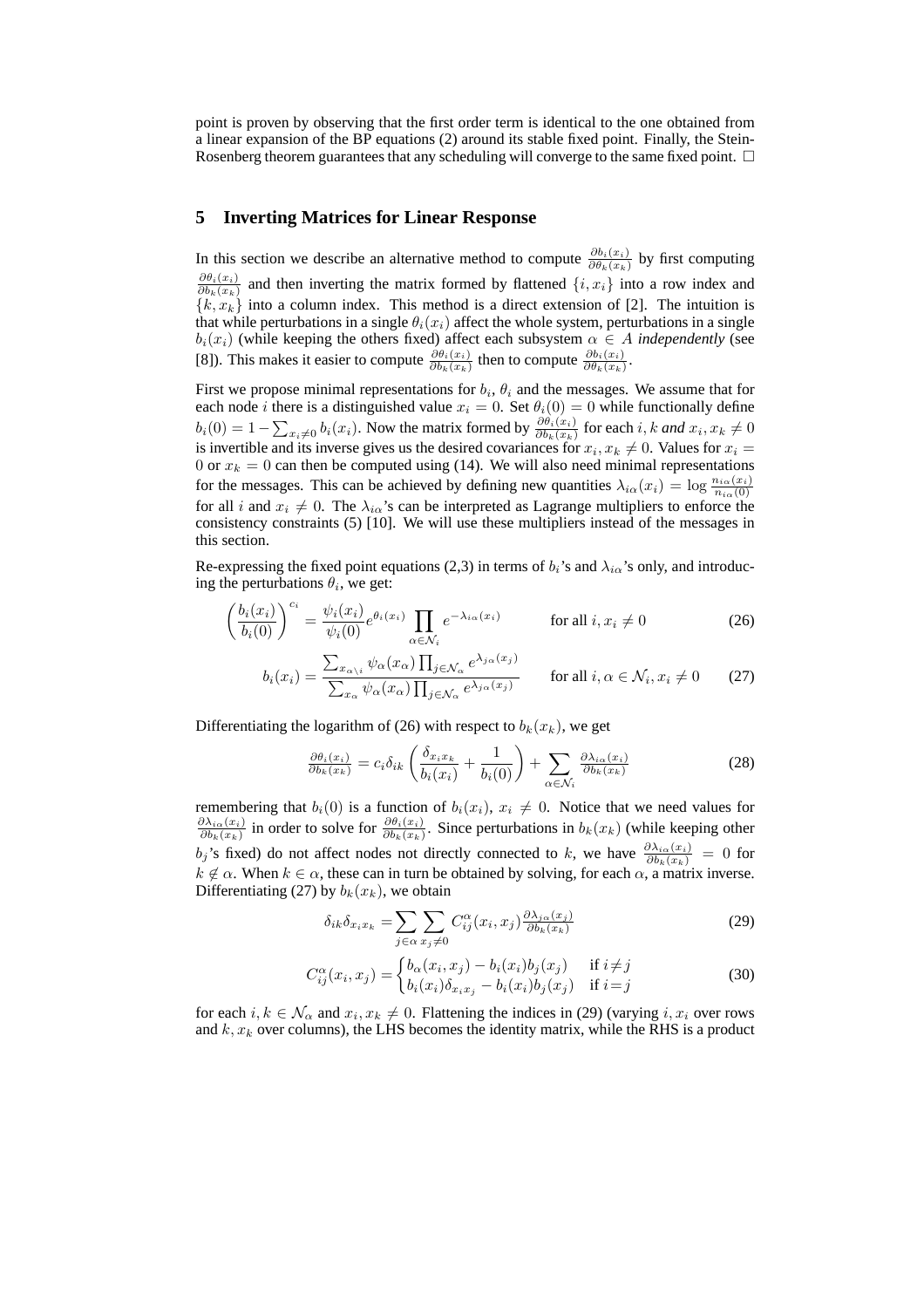

Figure 1: L<sub>1</sub>-error in covariances for MF+LR, BP, BP+LR and "conditioning". Dashed line is baseline  $(C = 0)$ . The results are separately plotted for neighboring nodes (a), next-to-nearest neighboring nodes (b) and the remaining nodes (c).

of two matrices. The first is a covariance matrix  $C_{\alpha}$  where the ij<sup>th</sup> block is  $C_{ij}^{\alpha}(x_i, x_j)$ ; while the second matrix consists of all the desired derivatives  $\frac{\partial \lambda_{j\alpha}(x_j)}{\partial b_k(x_k)}$ . Hence the derivatives are given as elements of the inverse covariance matrix  $C_{\alpha}^{-1}$ . Finally, plugging the values of  $\frac{\partial \lambda_{j\alpha}(x_j)}{\partial b_k(x_k)}$  into (28) now gives  $\frac{\partial \theta_i(x_i)}{\partial b_k(x_k)}$  and inverting that matrix will now give us the desired approximate covariances over the whole graph. Interestingly, the method only requires access to the beliefs at the local minimum, not to the potentials or Lagrange multipliers.

# **6 Experiment**

The accuracy of the estimated covariances  $C_{ij}(x_i, x_j)$  in the LR approximation was studied on a  $6 \times 6$  square grid with only nearest neighbors connected and 3 states per node. The solid curves in figure 1 represent the error in the estimates for: 1) mean field  $+ LR$  approximation [2, 9], 2) BP estimates for neighboring nodes with  $b_{\text{EDGE}} = b_{\alpha}$  in equation (3), 3) BP+LR and 4) "conditioning", where  $b_{ij}(x_i, x_j) = b_{i|j}(x_i|x_j) b_j^{BP}(x_j)$  and  $b_{i|j}(x_i|x_j)$  is computed by running BP  $N \cdot D$  times with  $x_j$  clamped at a specific state (this has the same computational complexity as BP+LR). C was computed as  $C_{ij} = b_{ij} - b_i b_j$ , with  $\{b_i, b_j\}$ the marginals of  $b_{ij}$ , and symmetrizing the result. The error was computed as the absolute difference between the estimated and the true values, averaged over pairs of nodes and their possible states, and averaged over 25 random draws of the network. An instantiation of a network was generated by randomly drawing the logarithm of the edge potentials from a zero mean Gaussian with a standard deviation ranging between [0, 2]. The node potentials were set to 1.

From these experiments we conclude that "conditioning" and BP+LR have similar accuracy and significantly outperform MF+LR and BP, while "conditioning" performs slightly better than BP+LR. The latter does however satisfy some desirable properties which are violated by conditioning (see section 7 for further discussion).

# **7 Discussion**

In this paper we propose to estimate covariances as follows: first observe that the log partition function is the cumulant generating function, next define its conjugate dual – the Gibbs free energy – and approximate it, finally transform back to obtain a local convex approximation to the log partition function, from which the covariances can be estimated.

The computational complexity of the iterative linear response algorithm scales as  $\mathcal{O}(N \cdot \mathbf{R})$